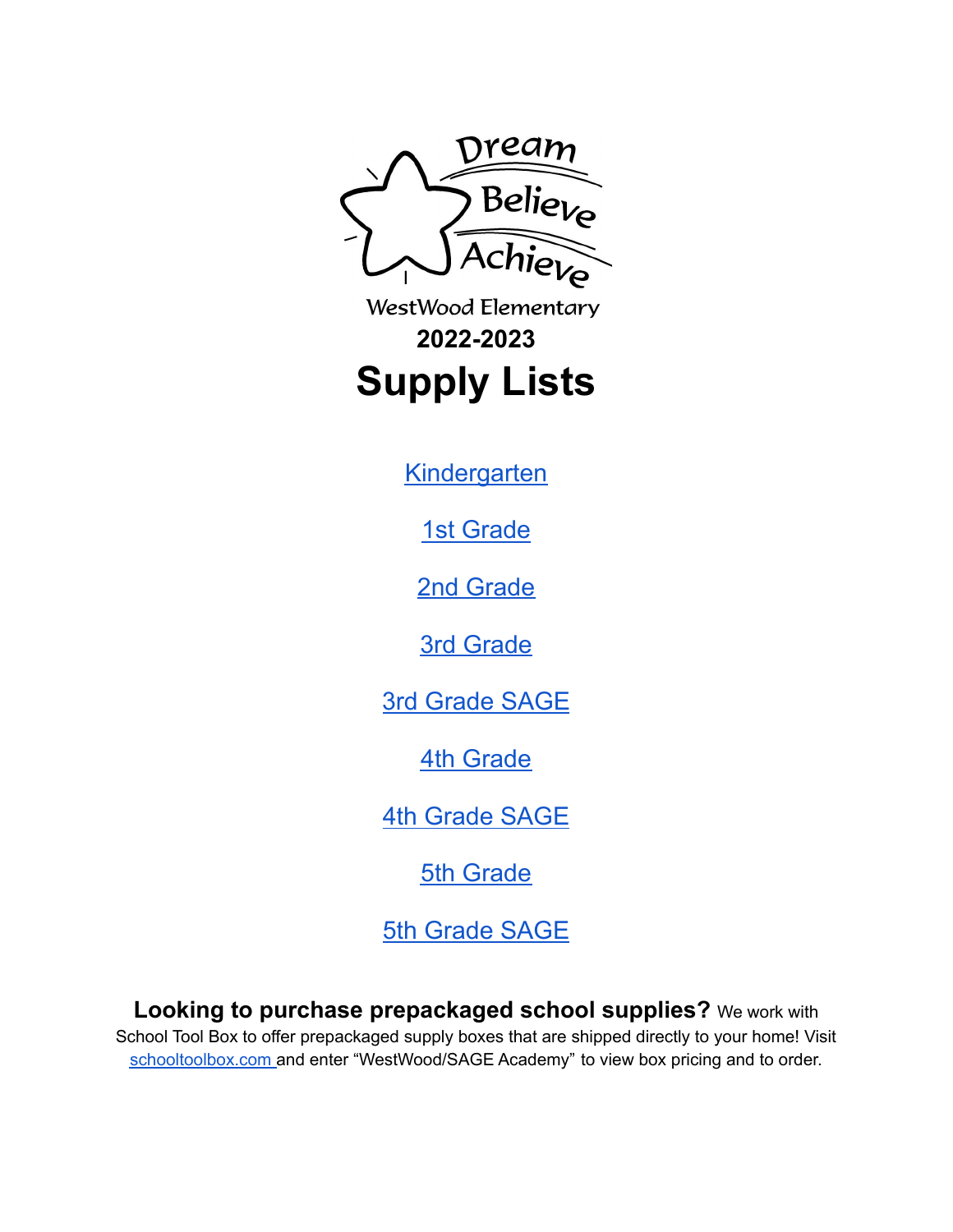Kindergarten Supply List

<span id="page-1-0"></span>

| <b>Quantity</b> | <b>Description</b>                                                      |
|-----------------|-------------------------------------------------------------------------|
|                 | Sharpie marker, fine point - not ultra fine (black)                     |
| 2               | Crayola crayons, 24 count                                               |
| 1               | Disinfectant wipes container                                            |
| 8               | Elmer's glue stick, small                                               |
|                 | Spiral, wide-ruled notebook (any color)                                 |
|                 | Folder, heavy duty plastic (red in color)                               |
| 1               | Folder, choice of color or design (any color)                           |
| 1               | Headphones (no earbuds please)                                          |
|                 | Freezer-zipper storage bags, 25 count, quart or gallon (slider closing) |
| 2               | Markers, washable, classic colors, 10 ct (including gray & pink)        |
| 1               | Pencil pouch, zippered                                                  |
| 1 dozen         | Pencils, #2, sharpened, wood                                            |
|                 | Plastic school box (5" X 8")                                            |
|                 | Fiskars scissors, 5", pointed tip                                       |
| 4               | Dry erase marker, thick, low-odor (black only)                          |
| 1               | Tissue, flat box, 200 count                                             |
| 1               | Water color paints, Crayola or Prang brand, 8 colors                    |
| 1               | $1/2$ inch only, 3 ring binder with front clear sleeve (any color)      |
| 1 ream          | White copy paper, 20 lb. with a brightness of 92 or higher              |
|                 | Manual, pencil sharpener (small, hand-held)                             |

### **It would be helpful for all Kindergarten students to bring the following:**

- Bath or beach towel for brain break time (labeled with name)
- One large backpack (no wheels)
- Individually wrapped snack items (no peanut products) enough for whole class \*Used for daily student snacks shared by the class - Monthly snacks will be needed
- Tennis shoes

### **Please label with your student's name in permanent marker:**

- Pencil box
- Folders
- Notebook
- Binder
- Pencil Pouch
- 
- 
- Scissors **\*Please bring all supplies to school on** ● Pencil Sharpener **Back to School Day**
- Headphones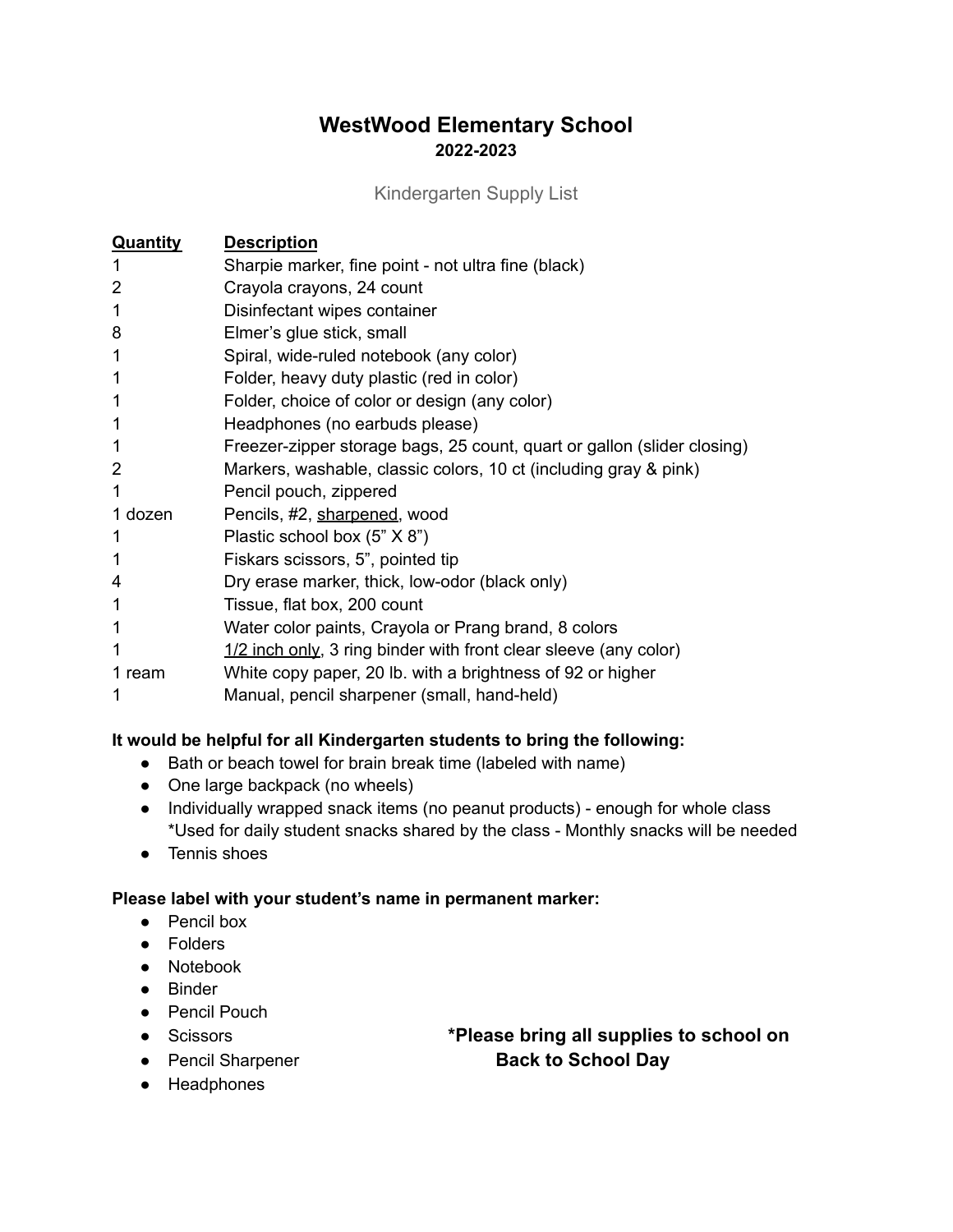1st Grade Supply List

<span id="page-2-0"></span>

| Quantity       |                                                                      |
|----------------|----------------------------------------------------------------------|
|                | 3 ring binder with front clear sleeve, no bigger than 1"             |
|                | Yellow plastic, 3-prong folder                                       |
| 1              | Red plastic, 3-prong folder                                          |
| 1              | Yellow spiral, wide rule notebook                                    |
| 1              | Red spiral, wide rule notebook                                       |
| $\overline{2}$ | Primary Journal notebooks, wide dotted line with unlined section for |
|                | drawing sample (pictured to the right)                               |
| 2              | Crayons, 24 count                                                    |
| $\overline{2}$ | Markers, washable, thick tip, classic colors, 8 or 10 count box      |
| 6              | Pril<br>Small glue sticks                                            |
| 8              | Black fine tip dry erase markers                                     |
| 1              | Black ball point pen                                                 |
| 24             | Pencils, wood, #2, sharpened (Ticonderoga brand preferred)           |
| 1              | <b>Scissors</b><br>$\sqrt{\frac{1}{K-2}}$                            |
| 1              | Supply box, any color, plastic, 8"x5" size only (pictured to the     |
| right)         |                                                                      |
| 1              | Watercolor washable paint set with 8 colors                          |
| 1              | Headphones (over the ear-earbuds tend to hurt small ears)            |
| 1              | Disinfecting cleaning wipes                                          |
|                | Large backpack (no wheels)                                           |

## **Donations appreciated:**

- Gallon sized Ziploc bags
- Red ball point pens
- Frog tape (green)
- Kleenex
- Ream of white copy paper with a brightness of 92 or higher

## *\*\*Do not label supplies- teacher will do this in the classroom\*\**

Students should bring tennis shoes (should be worn daily or a pair may be left at school for P.E. class) and a healthy snack each day.



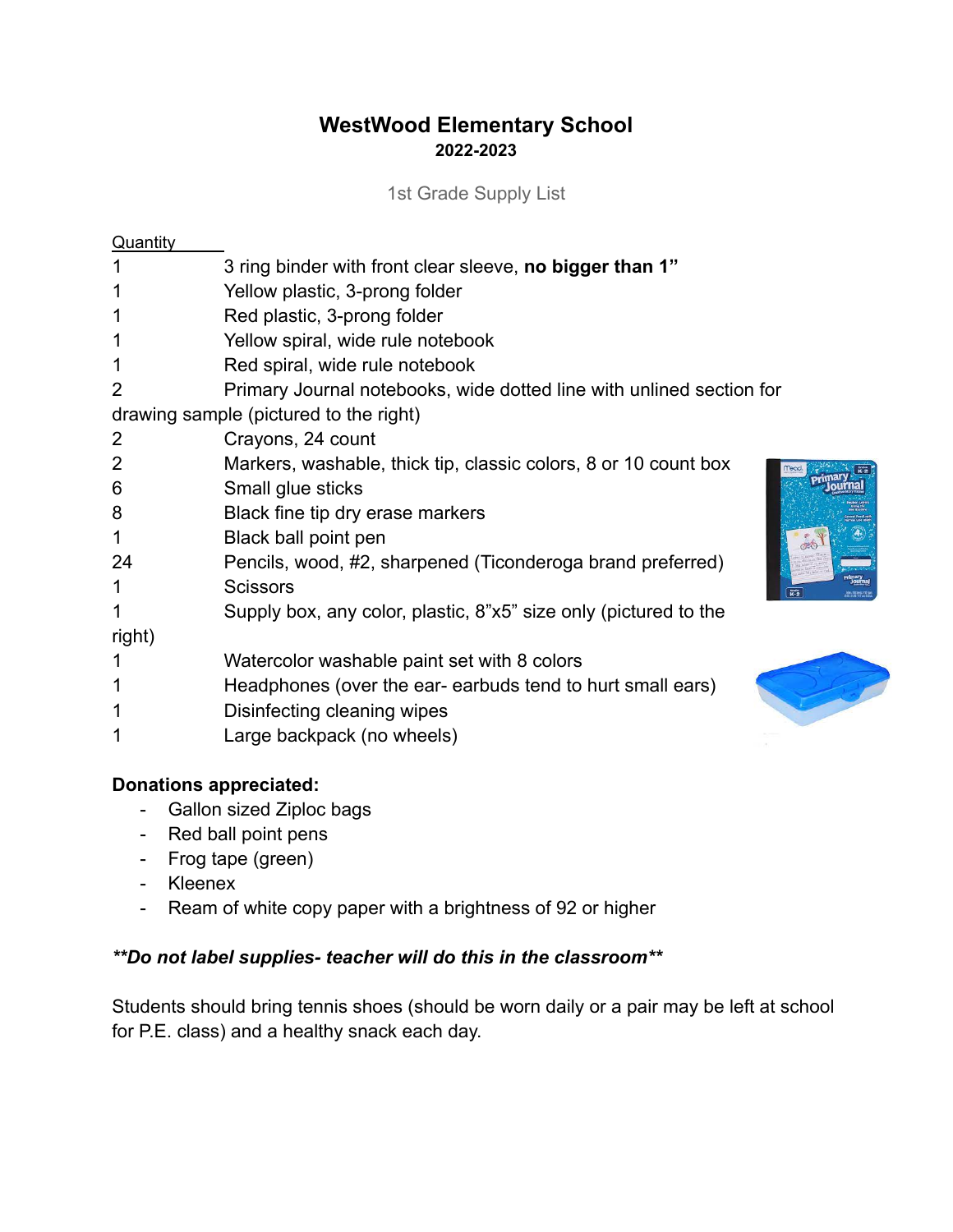2nd Grade Supply List

<span id="page-3-0"></span>

| <b>Quantity</b> | <b>Description</b>                                                                  |
|-----------------|-------------------------------------------------------------------------------------|
| 1 $pkg$ .       | Pencils, 24 count, <b>SHARPENED</b> /latex free (Ticonderoga or USA Gold preferred) |
| 1               | Colored pencils, 12 count                                                           |
| 1               | Crayons, 24 count                                                                   |
| 1               | Markers, washable                                                                   |
|                 | Handheld sharpener                                                                  |
| 2               | <b>Highlighters</b>                                                                 |
| 1               | Plastic school box (5" X 8")                                                        |
| 1               | <b>Mead Composition notebook</b>                                                    |
| $\overline{2}$  | Notebooks, spiral, wide ruled (1 blue, 1 green)                                     |
| 1               | Folder, plastic, 3-prong                                                            |
| 3               | Folder, (1 blue, 1 yellow, 1 green)                                                 |
| 1               | 1-inch 3-Ring binder with pockets                                                   |
| 1               | <b>Scissors</b>                                                                     |
| 3 pkgs.         | Post it notes, 3x3 (super sticky)                                                   |
| 2               | Elmer's glue sticks                                                                 |
| 1               | Elmer's School glue bottle                                                          |
| 6               | Dry erase markers, Expo brand (black, fine tip)                                     |
| 3               | <b>Ball-point pens</b>                                                              |
| 1               | Crayola or Prang Watercolor Paints                                                  |
| 1               | Ziploc baggies (snack, sandwich, quart, or gallon)                                  |
|                 | Kleenex or container of Clorox wipes                                                |
|                 | Headphones, please no earbuds or wireless                                           |

## **It would be helpful for all 2nd Grade students to bring the following:**

- One large backpack (no wheels)
- Tennis shoes (should be worn daily or a pair may be left at school for Phy. Ed. class)
- Healthy snack each day
- Spill proof water bottle labeled with student's name

## **\*\*Please label supplies with your student's name in permanent marker\*\***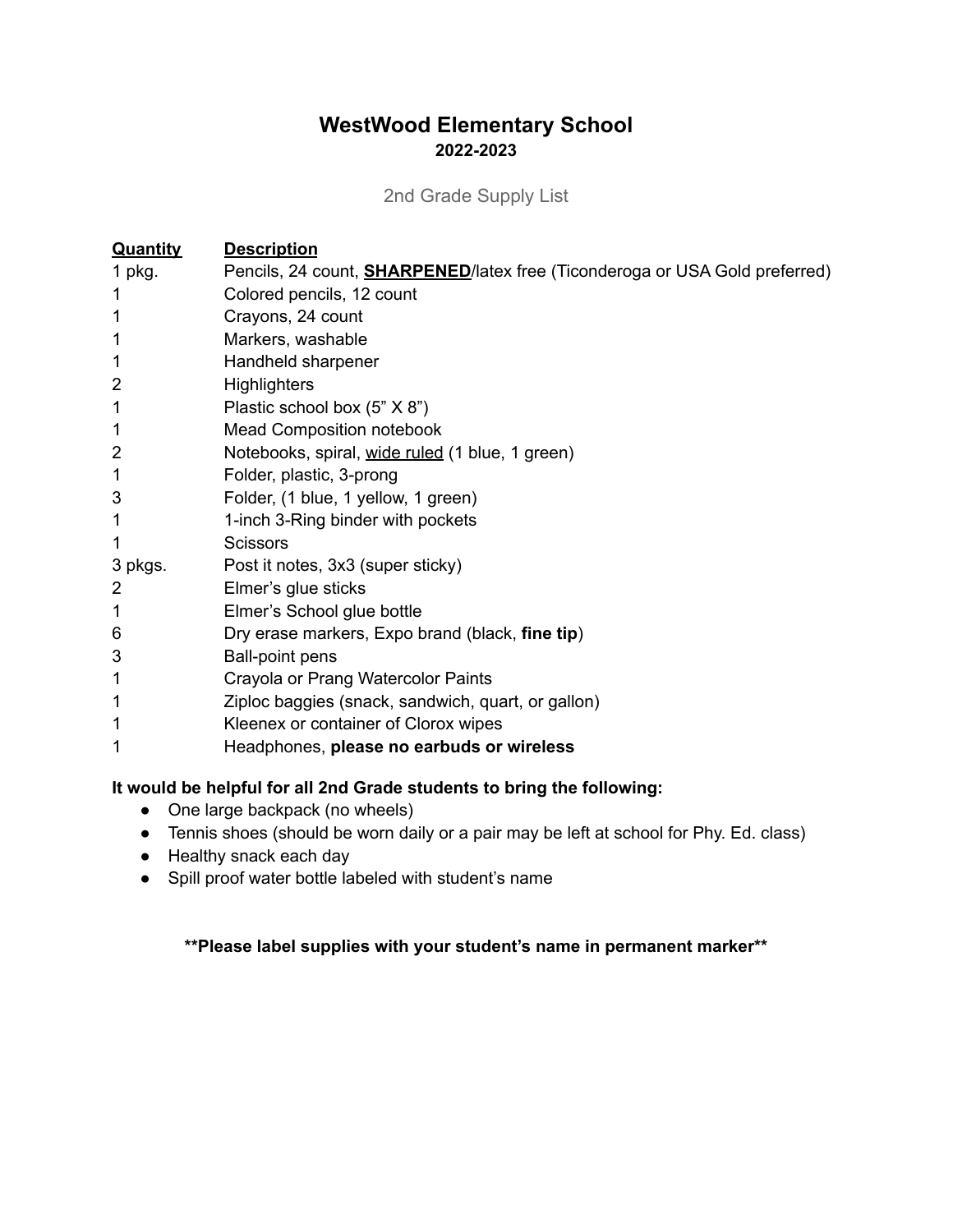3rd Grade Supply List

<span id="page-4-0"></span>

| <b>Quantity</b> | <b>Description</b>                                               |
|-----------------|------------------------------------------------------------------|
| 1               | Crayons, 24 count                                                |
| 1               | Colored pencils, 12 count                                        |
| 4               | Dry erase marker, fine tip, low-odor (black)                     |
| 2               | Erasers, large pink beveled edge or pencil tops                  |
| 4               | Folder, pocket (red, blue, green, yellow)                        |
| 4               | Notebook, spiral, wide rule, 70 count (red, blue, green, yellow) |
| 1               | Composition notebook                                             |
| 4               | Glue sticks (preferably larger)                                  |
| 1               | Highlighter (yellow)                                             |
| 1               | Crayola markers, washable, thick tip, classic markers, 10 count  |
| 1 pkg.          | Pencils, #2 lead, sharpened, 24 count                            |
| 1               | Pencil sharpener, plastic                                        |
| 1               | Scissors, 6" or 7" long                                          |
| 2               | Post-it notes, 3x3 (any color)                                   |
|                 | Headphones or Earbuds (label with your child's name)             |
|                 | Tennis shoes (required for gym)                                  |
|                 | Backpack, no wheels                                              |
| 1               | 3-Ring binder, 1 inch, pockets (any color)                       |
| 1               | Set of watercolor paints                                         |
| 2               | <b>Black pens</b>                                                |
| 2               | Black flair pens                                                 |
| 1               | Extra Fine Sharpie (thin)                                        |
| 1               | Fine Sharpie (regular)                                           |

## **Optional:**

- Ziploc bags (snack and quart)
- Clorox wipes
- Magic erasers
- Package of red pens
- Extra Post-it notes
- Plastic utensils (forks, knives and spoons)
- Paper plates
- Scotch tape
- Hand sanitizer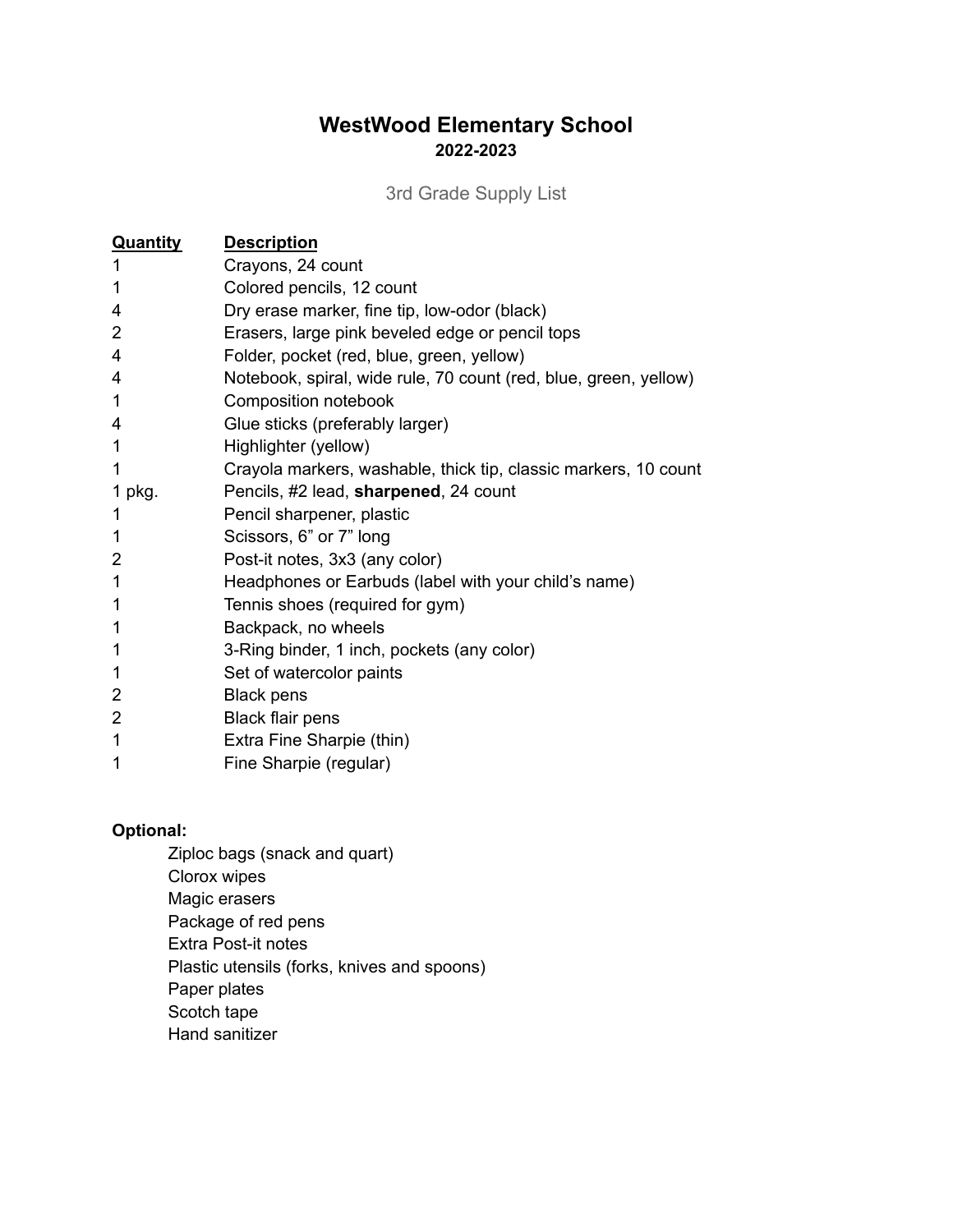SAGE 3rd Grade Supply List

<span id="page-5-0"></span>

| <b>Quantity</b> | <b>Description</b>                                                  |
|-----------------|---------------------------------------------------------------------|
|                 | Colored pencils, 7" (assorted colors)                               |
| 5               | Composition notebooks, wide rules (red, green, blue, black, yellow) |
|                 | Set of watercolor paints                                            |
|                 | Earbuds or headphones (labeled with your child's name)              |
| 5               | Folder, plastic, 2 pocket (red, green, blue, black, yellow)         |
| 1               | Glue sticks, large, purple/dries clear                              |
| 2               | Index cards, 3x5, ruled, white, 100 count                           |
| 4               | Marker, dry erase, low-odor, chisel tip (black)                     |
| 1 pack          | Markers, washable, wide, classic colors                             |
| 2 dozen         | Pencils, #2, wood, sharpened, no plastic or decorated pencils       |
|                 | Ruler, 12", plastic, inches/centimeters (any color)                 |
| 1               | Fiskars scissors, 7", pointed tip                                   |
| 2               | Post-it notes, 3x3, 100 count pad (any color)                       |
| 1 box           | Storage bags, zipper close, sandwich size (Last Names A-L)          |
| 1 box           | Storage bags, zipper close, gallon size (Last Names M-Z)            |
| 1               | Kleenex box                                                         |
| 1 $pkg.$        | Loose leaf, wide ruled, filler paper                                |
| 1 ream          | Copy paper, white, 20 lb. with a brightness of 92 or higher         |
| 1               | 3-Ring binder, 1", clear plastic cover (black)                      |
| 2               | Scotch tape, clear                                                  |
|                 | pencil pouch                                                        |

### **It would be helpful for all 3rd Grade students to bring the following:**

- Tennis shoes (should be worn each day or a pair left at school for Phy. Ed.)
- Healthy snack daily
- Backpack no wheels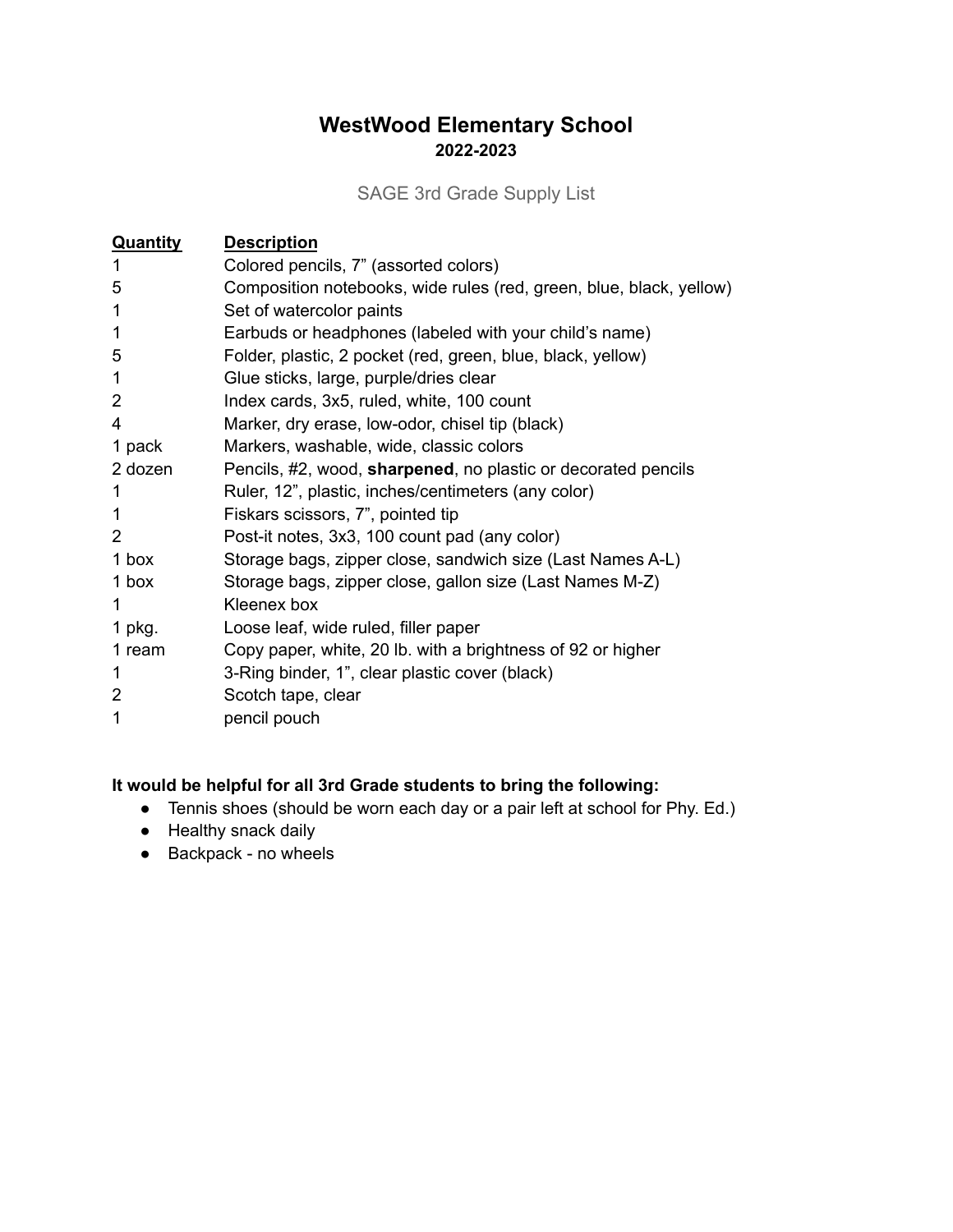4th Grade Supply List

<span id="page-6-0"></span>

|                | <b>Quantity Description</b>                                           |
|----------------|-----------------------------------------------------------------------|
|                | Backpack (no wheels)                                                  |
| 1              | Pair of tennis shoes (required for gym)                               |
| 1              | Colored pencils                                                       |
| 1              | Crayola markers, washable, classic colors                             |
| 24             | Pencils, #2 lead, sharpened, preferable Ticonderoga brand             |
| 4              | Dry erase marker, chisel tip (preferably black)                       |
| 1              | 3-Ring binder, 1" with pocket and clear pocket cover (any color)      |
| 3              | Notebook, composition, wide rule (1 green, 2 black)                   |
| 3              | Notebook, spiral bound, wide rule (2 blue, 1 yellow)                  |
| 4              | Folder, plastic, 2 pocket (1 red, 1 green, 1 blue, 1 yellow)          |
| 1              | Pencil box or pouch                                                   |
| 1              | Headphone or Earbuds (label with student's name to be left at school) |
| 1              | Highlighter (any color)                                               |
| 1              | Pencil sharpener, hand held, no noise or batteries                    |
| 3              | Post-it notes, 3x3                                                    |
| 1              | Sharpie marker, (black)                                               |
| $\overline{2}$ | Pens (colored)                                                        |
| 1              | Scissors, 5" pointed tip                                              |
| 2              | Scotch tape, transparent                                              |
| $\overline{2}$ | <b>Glue Sticks</b>                                                    |
| 1              | Ruler                                                                 |
| 1              | Whiteboard eraser (can use old clean sock)                            |

# **Last Name A-M Last Name N-Z**

1 Clorox Wipe Container 1 Box of Tissues

1 Package of Loose Leaf paper 1 Ream White Copy Paper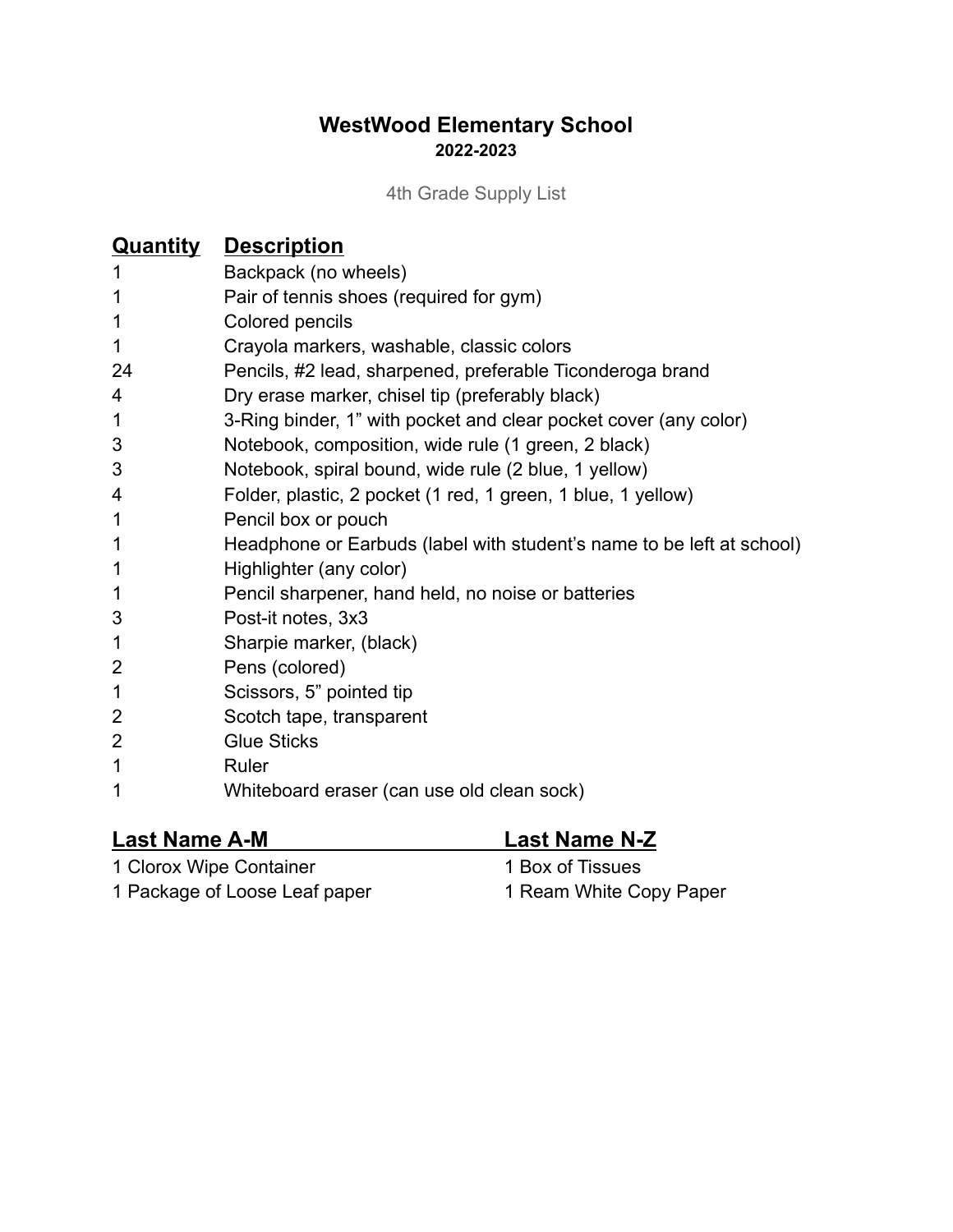#### SAGE 4th Grade Supply List

<span id="page-7-0"></span>

| <b>Quantity</b> | <b>Description</b>                                         |
|-----------------|------------------------------------------------------------|
|                 | Colored pencils, 7", 12 count box (assorted colors)        |
|                 | 3-Ring binder, 1", with pockets and clear plastic cover    |
| 4               | Composition notebook, wide ruled, 70 count (any colors)    |
| 2               | Pens (red)                                                 |
| $\overline{2}$  | Folder, 2 pocket, plastic (2 different colors, any colors) |
| 1               | Glue stick                                                 |
| 2               | Index cards, 3x5, ruled, 100 count (white)                 |
|                 | Marker, dry erase, 4 count pack, chisel tip (black)        |
|                 | Sharpie marker, fine point (black)                         |
|                 | Marker, washable, fine tip, 8 count (classic colors)       |
|                 | Highlighter marker (yellow)                                |
| 2 dozen         | Pencils, #2, wood                                          |
|                 | Pencil sharpener, hand held, no noise or batteries         |
|                 | Ruler, 12", inches/centimeters, plastic, not flexible      |
|                 | Fiskars scissors, 7", pointed                              |
| 3               | Post-it notes, 3x3, 100 count, no super sticky (yellow)    |
| 1               | Tape, clear, $\frac{3}{4}$ " roll, with dispenser          |
|                 | ream copy paper, $8\frac{1}{2} \times 11$                  |
|                 | 1 pkg. Loose leaf paper, lined, 3-hole punched             |

### **It would be helpful for all 4th Grade students to bring the following:**

- One large backpack, no wheels due to locker space
- Tennis shoes (should be worn each day or a pair left at school for Phy. Ed.)
- Healthy snack daily
- Earbuds or headphones (I have a limited supply for students to borrow)
- Mouse to use with Chromebook, if preferred
- Supply pouch, flexible, zipper close
- Protractor (for at home use, I have them for school-use)

#### **Students with last names beginning with A-M:**

● 1 box Ziploc bag, sandwich-size

#### **Students with last names beginning with N-Z:**

● 1 box Ziploc bag, gallon-size

**Please label scissors, ruler, pencil sharpener, and white board markers with your child's name.**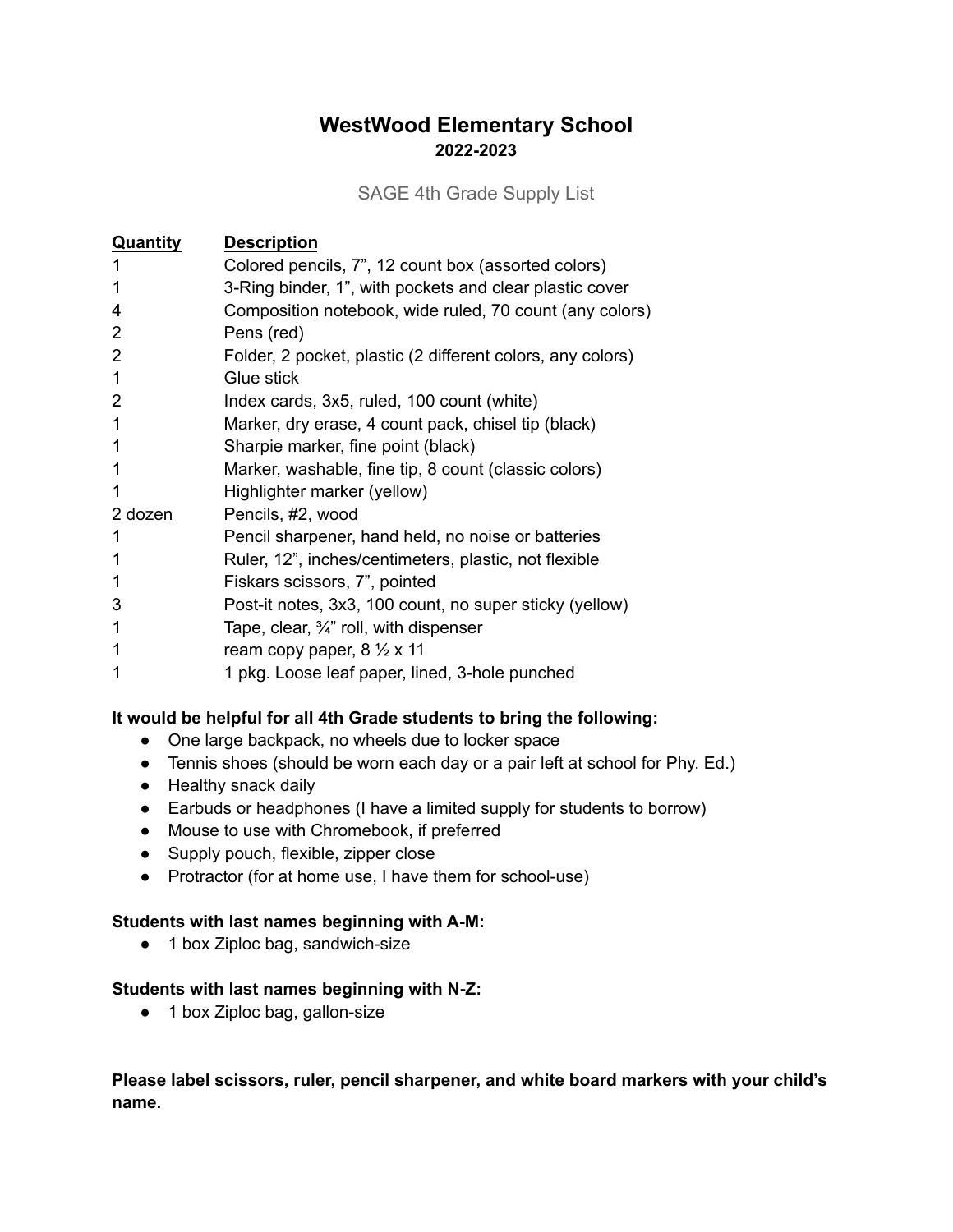5th Grade Supply List

<span id="page-8-0"></span>

| <b>Quantity</b> | <b>Description</b>                                                     |
|-----------------|------------------------------------------------------------------------|
| 4               | Plastic Pocket Folders (blue, red, yellow, & 1 color/design of choice) |
| 3               | Wide-Ruled Spiral Notebooks (2 blue, 1 yellow)                         |
| 1               | 5 Subject Wide-Ruled Spiral Notebook (red)                             |
| 1               | <b>Composition Notebook</b>                                            |
| 1               | <b>Graph Paper Spiral Notebook</b>                                     |
| 20              | Pencils #2 Lead (Sharpened) or 10 Mechanical Pencils                   |
| 6               | Pens (blue or red ink)                                                 |
| $\mathbf{2}$    | Highlighters (any color)                                               |
| 1 $pkg.$        | <b>Markers</b>                                                         |
| 1 pkg.          | Colored Pencils (12 ct. or larger)                                     |
| 1               | Pencil Pouch, zippered                                                 |
| 1               | Pink Eraser or Eraser Pencil Tops                                      |
| 1               | <b>Handheld Pencil Sharpener</b>                                       |
|                 | Pair of Scissors (pointed, not primary type)                           |
| 1               | <b>Glue Stick</b>                                                      |
| 1               | <b>Sharpie Marker</b>                                                  |
| 1 pkg.          | 4 Dry Erase Markers (black)                                            |
|                 | Dry Erase Eraser or clean sock                                         |
| 4 pkg.          | <b>Post-It Notes</b>                                                   |
| 1               | Ruler (12" with inches and centimeters)                                |
| 1               | Tape (transparent in plastic dispenser)                                |
|                 | Pair of Headphones or Earbuds (NO wireless/bluetooth)                  |
|                 | <b>Clorox Wipes</b>                                                    |
|                 | Backpack, no wheels, not oversized                                     |

### **Please also bring the following:**

- Last name A-L: 1 package loose-leaf paper, wide-ruled, lined
- Last name M-Z: Hand sanitizer

### **Optional:**

- Glue Bottle
- Kleenex (Tissues)
- Printer Paper

**\*Please DO NOT label supplies with your child's name. We will do this together in class the first week of school.**